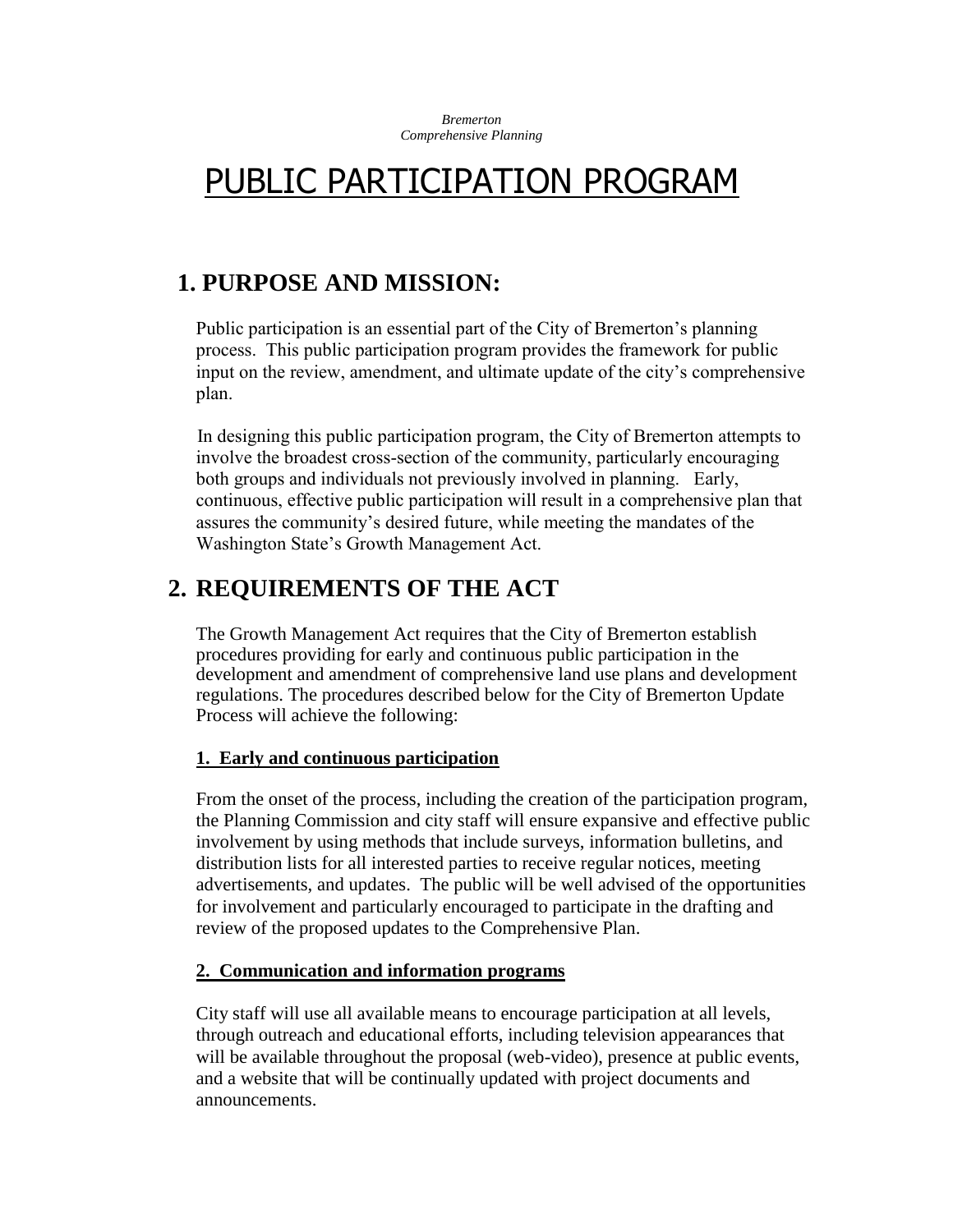Keeping the public informed through a variety of mediums is a key aspect of this program, and the website will be used as a top source of information. Web publications will be posted and updated regularly. These are designed to describe the Comprehensive Plan and the update process, outline opportunities for public involvement, and provide contact information, including the web site, email, and facsimile address for public inquiry and comment. Detailed information and progress reports will be available for local organizations and media outlets, such as local newsletters, news articles, and Bremerton-Kitsap Access Television (BKAT) regular appearances.

#### **3. Public meetings with adequate notice**

All public meetings concerning the Comprehensive Plan will be advertised throughout the community. Formal public notices will be posted and published in consistent locations including the Department of Community Development, and "The Sun" (local daily newspaper). Interested parties will be further notified through an electronic notice distribution list, providing process updates and meeting details.

#### **4. Provisions for open discussion**

Open discussion will result from a fair and open process, with various opportunities for public input. Public workshops will be advertised and made accessible to the broadest audience possible. Public notification of the meetings will be distributed in advance of the workshops. Discussion will be ensured and encouraged by designated time for facilitated discussion, public hearings prior to adoption of amendments, and well-noticed public comment periods.

# **5. Opportunity for written comments**

Written comments will be accepted and encouraged at all venues and in various forms, including email messages and facsimiles. Notice of public comments periods will encourage written comments and provide contact information, especially on draft comprehensive plan updates. Comments should be addressed to the City of Bremerton Planning Commission at: (Mail Address) Department of Community Development, 345 6<sup>th</sup> Street Suite 600, Bremerton, Washington 98337; or (E-mail Address) [compplan@ci.bremerton.wa.us.](mailto:compplan@ci.bremerton.wa.us) For specific questions Long Range Planner, Allison Satter will be available throughout this process at (360) 473-5845.

Planning staff will provide public comment cards at Commission meetings and at strategic locations throughout the city. The comment cards will be regularly collected but also designed for easy postcard mailing. In addition to this, assorted City of Bremerton swag will be handed out to those who are involved in the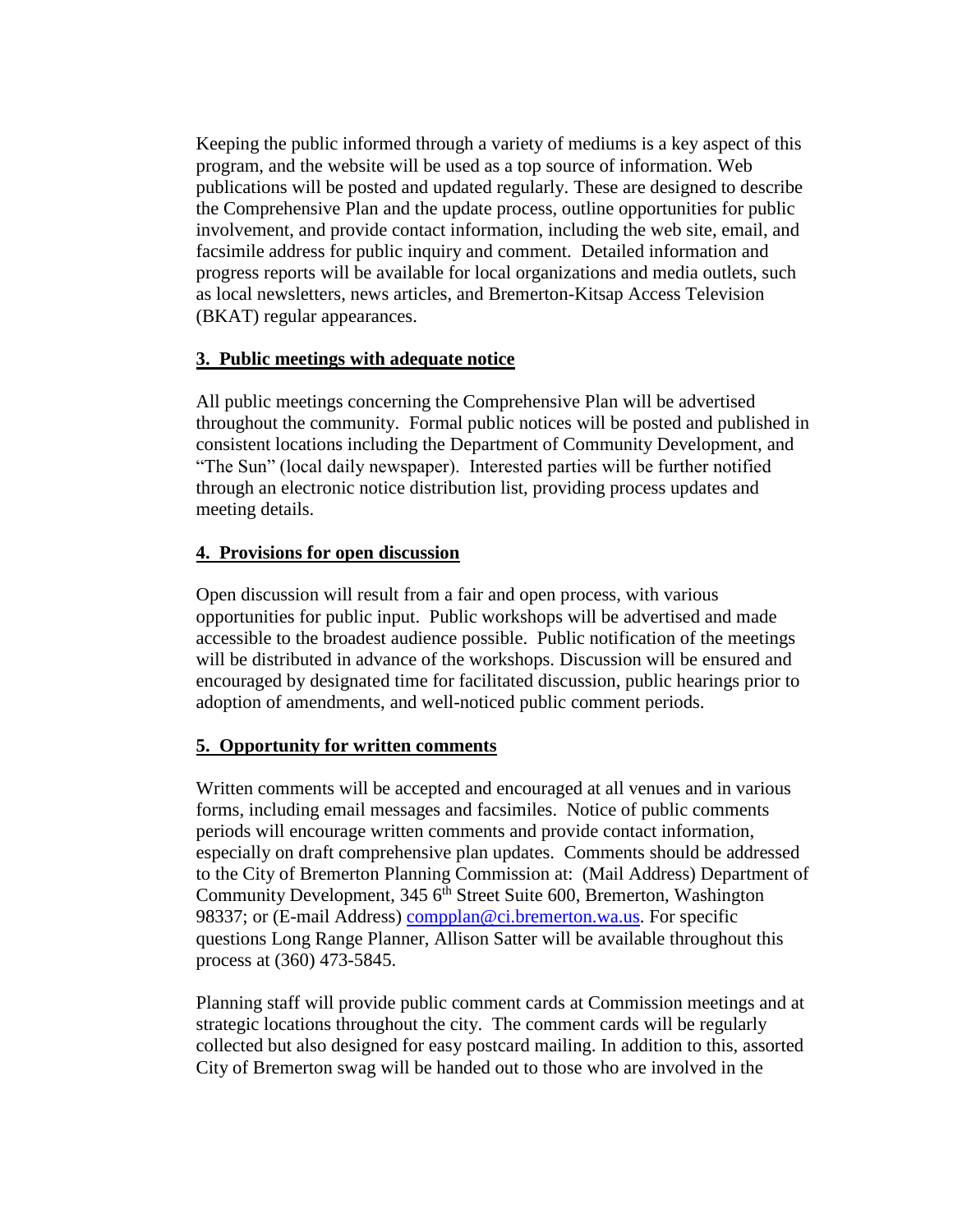commenting process. Written comments will be presented to the Planning Commission during official public meetings.

# **6. Consideration and "fair response" to public comments**

All comments on draft proposals and alternatives will be accepted and brought to the attention of the Planning Commission for their consideration. Written comments will also be kept on file for public review. City Planning Staff will acknowledge the receipt of written comments by sending a letter with notification of opportunities for further involvement.

# **7. Broad dissemination of proposals and alternatives**

Draft proposals and alternatives will be broadly disseminated throughout the community. A bulletin-type publication, posted at various locations to provide general information about the process, will direct the public to the city-wide locations for reviewing the draft materials. Locations for the review of draft proposals and alternatives include:

- 1. Department of Community Development,  $345\,6^{th}$  Street, Suite 600 Bremerton
- 2. Downtown Library,  $612\,5^{th}$  Street, Bremerton
- 3. Bremerton Area Chamber of Commerce, 286 4<sup>th</sup> Street, Bremerton
- 4. Kitsap Regional Library Sylvan Way Branch. 1301 Sylvan Way, Bremerton
- 5. Sheridan Community Center, 680 Lebo Blvd., Bremerton
- 6. Olympic College Library, 1600 Chester Avenue, Bremerton
- 7. School District Office, 134 Marion Avenue, Bremerton

# **3. PROGRAM POLICIES AND PROCEDURES:**

Throughout the Comprehensive Plan update process, the City of Bremerton will maximize citizen involvement opportunities. This participation program specifically details the comprehensive update process, striving for city-wide participation as opposed to a process which tends to focus on isolated issues or properties. Efforts will continue to make the process open and accessible to all concerned parties and to make related materials and presentations easily understood by the citizens of Bremerton.

# STAGES of the COMPREHENSIVE UPDATE PROCESS:

#### **1. Scoping Stage: Review of the Comprehensive Vision and Goals**

Public participation efforts begin with accepting public comment on the Work Program established through the District Profiling exercise and review for consistency with State law and regulations. The existing Comprehensive Plan's vision, goals, policies, and implementation strategies are the starting point for the update. Fine-tuning of the Comprehensive Plan, compliance with Kitsap County